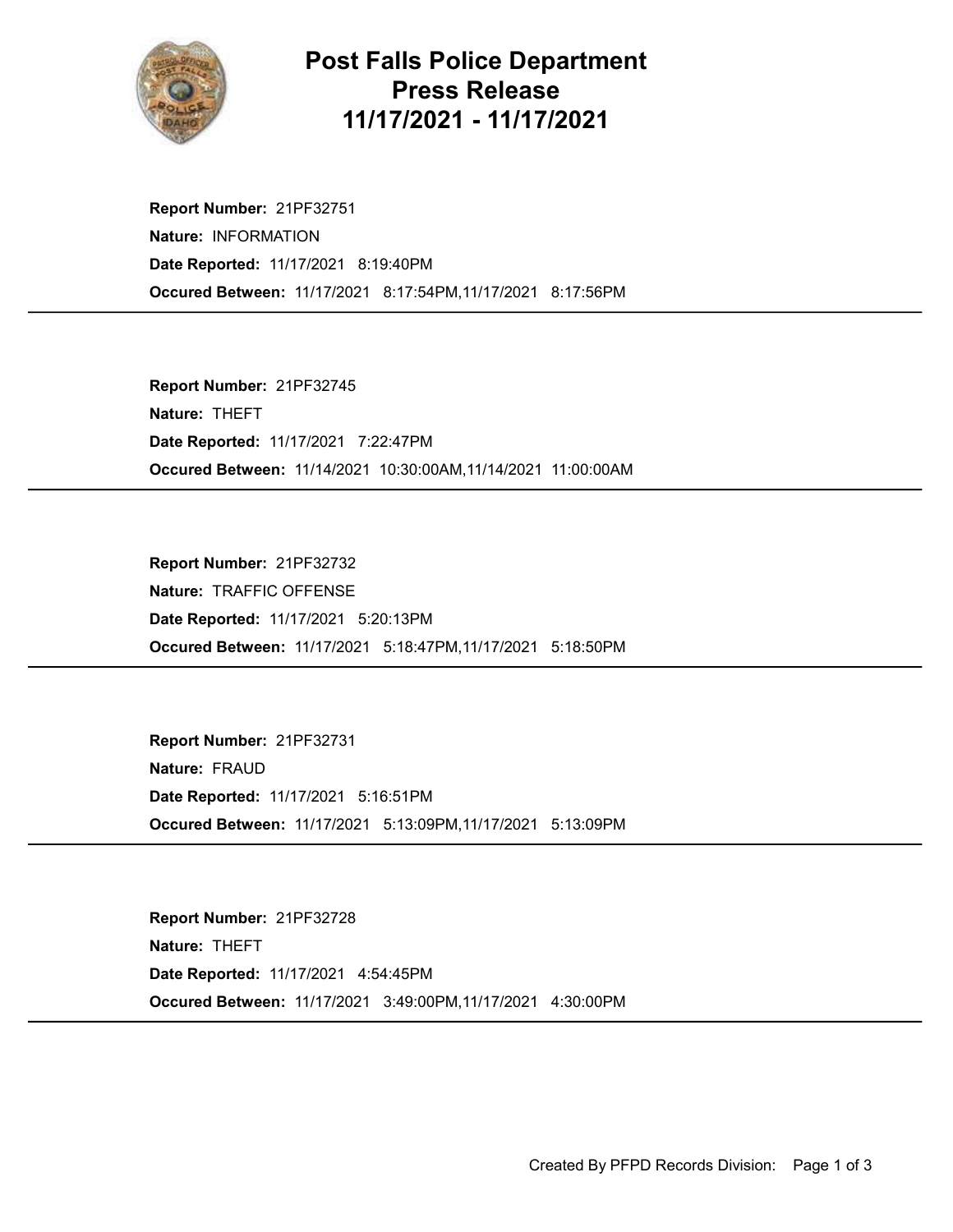Occured Between: 11/17/2021 4:12:42PM,11/17/2021 4:12:42PM Report Number: 21PF32722 Nature: PHONE CONTACT Date Reported: 11/17/2021 4:15:25PM

Occured Between: 11/17/2021 4:05:06PM,11/17/2021 4:05:06PM Report Number: 21PF32718 Nature: FRAUD Date Reported: 11/17/2021 4:07:52PM

Occured Between: 11/17/2021 3:14:36PM,11/17/2021 3:14:36PM Report Number: 21PF32705 Nature: COUNTERFEIT Date Reported: 11/17/2021 3:16:33PM

Occured Between: 11/16/2021 4:00:00PM,11/17/2021 2:06:18PM Report Number: 21PF32700 Nature: FRAUD Date Reported: 11/17/2021 2:10:57PM

Occured Between: 11/17/2021 11:33:42AM,11/17/2021 11:33:42AM Report Number: 21PF32685 Nature: AGENCY ASSIST Date Reported: 11/17/2021 11:36:14AM

Occured Between: 11/17/2021 11:22:35AM,11/17/2021 11:22:35AM Report Number: 21PF32683 Nature: AGENCY ASSIST Date Reported: 11/17/2021 11:25:26AM